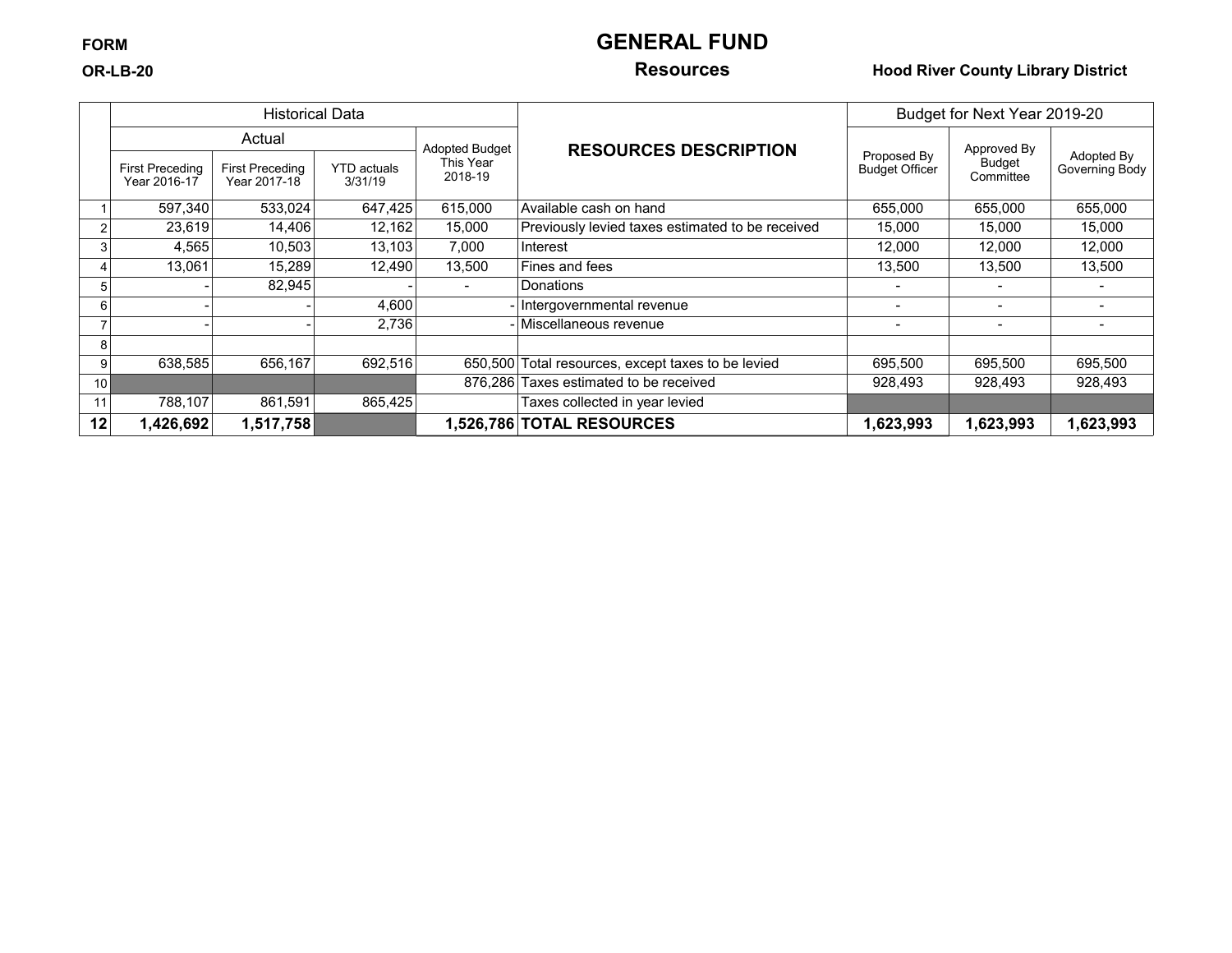# **FORM GENERAL FUND**

## **LB-31 Detailed Requirements**

|                |                                  |                                        | <b>Historical Data</b>  |                       |                                           | Budget for Next Year 2019-20         |                                        |                              |
|----------------|----------------------------------|----------------------------------------|-------------------------|-----------------------|-------------------------------------------|--------------------------------------|----------------------------------------|------------------------------|
|                |                                  | Actual                                 |                         | <b>Adopted Budget</b> | <b>REQUIREMENTS FOR:</b>                  |                                      |                                        |                              |
|                | Second Preceding<br>Year 2016-17 | <b>First Preceding</b><br>Year 2017-18 | <b>YTD</b><br>3/31/2019 | This Year<br>2018-19  | <b>Hood River County Library District</b> | Proposed by<br><b>Budget Officer</b> | Approved by<br><b>Budget Committee</b> | Adopted by<br>Governing Body |
|                |                                  |                                        |                         |                       | <b>LIBRARY OPERATIONS</b>                 |                                      |                                        |                              |
|                |                                  |                                        |                         |                       | <b>PERSONAL SERVICES</b>                  |                                      |                                        |                              |
| $\overline{c}$ |                                  |                                        |                         |                       | <b>Salaries</b>                           |                                      |                                        |                              |
| 3              | 5,788                            | 6,116                                  | 1,678                   |                       | 7,195 Library Clerk I                     | 7,376                                | 7,376                                  | 7,376                        |
| 4              | 75,799                           | 87,726                                 | 67,162                  |                       | 97,865 Library Clerk II                   | 103,314                              | 103,314                                | 103,314                      |
| 5              | 49,923                           | 44,555                                 | 38,437                  |                       | 52,294 Library Assistant I                | 54,228                               | 54,228                                 | 54,228                       |
| 6              | 102,124                          | 87,282                                 | 65,834                  |                       | 86,051 Library Assistant II               | 100,477                              | 100,477                                | 100,477                      |
| $\overline{7}$ | 50,372                           | 62,673                                 | 53,454                  |                       | 69,170 Librarian I                        | 68,801                               | 68,801                                 | 68,801                       |
| 8              | 44,621                           | 52,911                                 | 34,533                  |                       | 55,557 Librarian II                       | 58,157                               | 58,157                                 | 58,157                       |
| 9              | 65,630                           | 70,542                                 | 54,170                  |                       | 74,090 Library Director                   | 77,542                               | 77,542                                 | 77,542                       |
| 10             | 394,257                          | 411,805                                | 315,268                 |                       | 442,222 Total Salaries                    | 469,895                              | 469,895                                | 469,895                      |
| 11             |                                  |                                        |                         |                       |                                           |                                      |                                        |                              |
| 12             |                                  |                                        |                         |                       | <b>Benefits</b>                           |                                      |                                        |                              |
| 13             | 33,253                           | 32,318                                 | 23,362                  |                       | 32,647 Retirement                         | 34,977                               | 34,977                                 | 34,977                       |
| 14             | 32,239                           | 31,232                                 | 24,194                  | 33,830 FICA           |                                           | 35,947                               | 35.947                                 | 35,947                       |
| 15             | 2,607                            | (22)                                   | 162                     |                       | 1,200 Workers' compensation insurance     | 1,200                                | 1,200                                  | 1,200                        |
| 16             | 68,074                           | 70,809                                 | 52,829                  |                       | 99.500 Health insurance                   | 100,800                              | 100,800                                | 100,800                      |
| 17             | 5,300                            | 4,743                                  | 2,054                   |                       | 5,749 Unemployment insurance              | 4,229                                | 4,229                                  | 4,229                        |
|                |                                  | 493                                    |                         |                       | Other employee benefits                   |                                      |                                        |                              |
| 18             | 141,473                          | 139,573                                | 102,601                 |                       | 172,926 Total benefits                    | 177,153                              | 177,153                                | 177,153                      |
| 19             |                                  |                                        |                         |                       |                                           |                                      |                                        |                              |
| 20             | 535,730                          | 551,378                                | 417,869                 |                       | 615,148 TOTAL PERSONAL SERVICES           | 647,048                              | 647,048                                | 647,048                      |
| 21             |                                  |                                        |                         | 11.075                | Total Full Time Equivalent (FTE)*         | 11.2                                 | 11.2                                   | 11.2                         |
|                |                                  |                                        |                         |                       |                                           |                                      |                                        |                              |
|                |                                  |                                        |                         |                       | <b>LIBRARY OPERATIONS</b>                 |                                      |                                        |                              |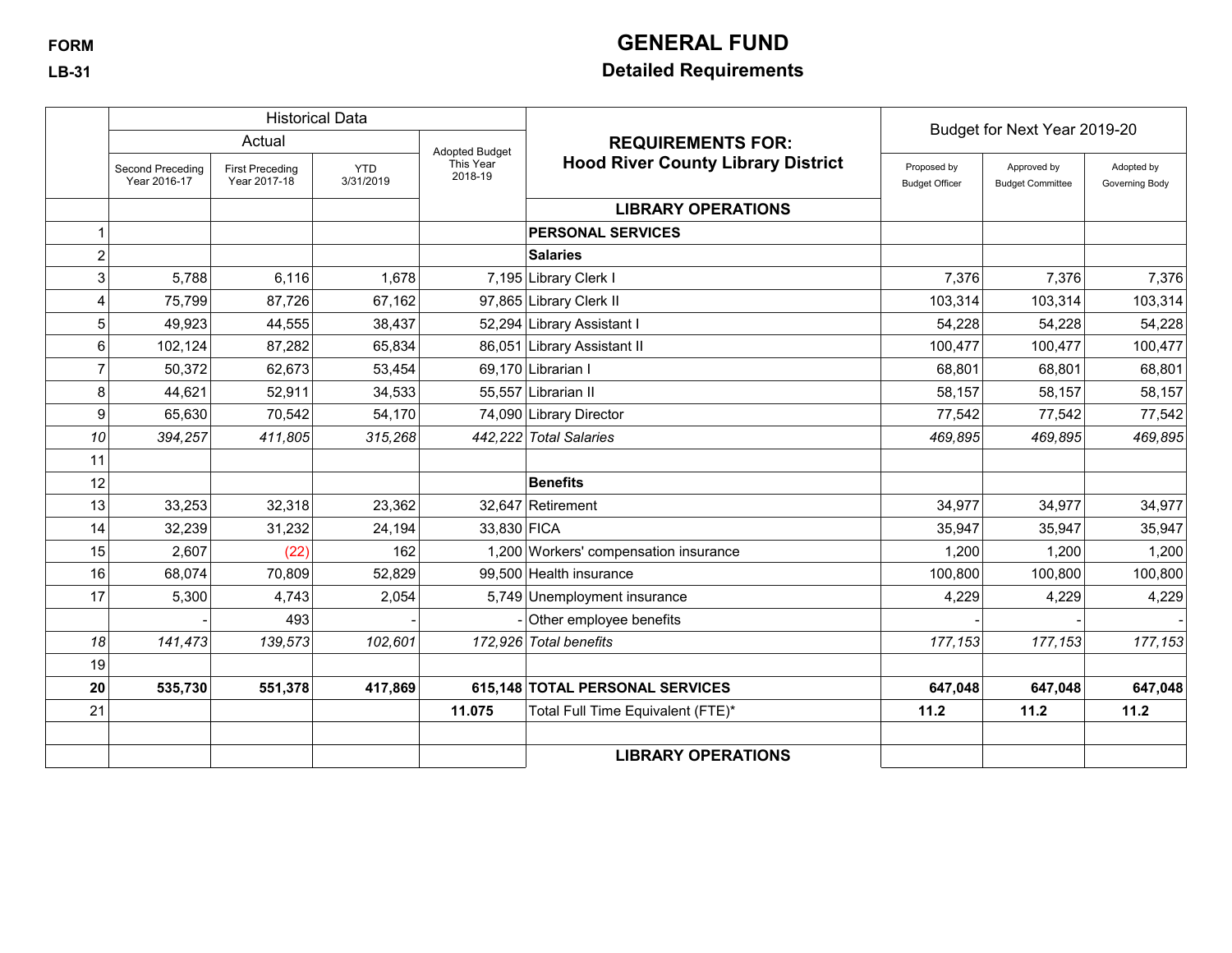| 22 |         |         |                | <b>MATERIALS AND SERVICES</b>           |         |         |         |
|----|---------|---------|----------------|-----------------------------------------|---------|---------|---------|
| 23 | 265     | 156     | 143            | 300 Bank charges                        | 250     | 250     | 250     |
| 24 | 4,800   | 8,207   | 10,394         | 14,000 Building rental                  | 14,530  | 14,530  | 14,530  |
| 25 | 6,696   | 12,944  | 15,494         | 15,000 Building maintenance             | 20,000  | 20,000  | 20,000  |
| 26 | 14,057  | 14,356  | 8,599          | 15,000 HVAC                             | 15,000  | 15,000  | 15,000  |
| 27 | 2,090   | 1,791   | 1,503          | 2,300 Elevator                          | 2,350   | 2,350   | 2,350   |
| 28 | 3,602   | 4,109   | 4,565          | 4,300 Telephone                         | 5,100   | 5,100   | 5,100   |
| 29 | 5,121   | 5,080   | 3,841          | $6,400$ Internet                        | 5,800   | 5,800   | 5,800   |
| 30 | 66,889  | 61,486  | 50,304         | 78,000 Collection development           | 83,000  | 83,000  | 83,000  |
| 31 | 8,073   | 9,112   | 5,025          | 11,000 Technology                       | 13,000  | 13,000  | 13,000  |
| 32 | 21,612  | 26,730  | 19,740         | 26,000 Accounting and auditing          | 27,000  | 27,000  | 27,000  |
| 33 | 2,121   | 1,702   | 1,330          | $3,000$ Courier                         | 2,300   | 2,300   | 2,300   |
| 34 | 22,879  | 21,876  | 16,827         | 25,000 Custodial services               | 23,000  | 23,000  | 23,000  |
| 35 | 2,927   | 3,504   | 5,081          | 4,000 Technical services                | 4,000   | 4,000   | 4,000   |
| 36 | 11,567  | 11,914  | 12,271         | 12,300 Library consortium               | 13,070  | 13,070  | 13,070  |
| 37 | 1,240   | 1,196   | 750            | $1,400$ Copiers                         | 2,400   | 2,400   | 2,400   |
| 38 | 3,063   |         |                | 3,200 Elections                         |         |         |         |
| 39 | 1,513   | 1,603   | 3,409          | 4,000 Furniture and equipment           | 4,000   | 4,000   | 4,000   |
| 40 | 10,874  | 10,760  | 8,908          | 12,000 Property and liability insurance | 9,000   | 9,000   | 9,000   |
| 41 | 28,539  | 21,582  | 21,051         | 24,000 Georgiana Smith Memorial Gardens | 25,000  | 25,000  | 25,000  |
| 42 | 2,815   | 1,980   | 2,940          | 3,000 Legal Services                    | 4,000   | 4,000   | 4,000   |
| 43 |         | 96      |                | Professional services                   |         |         |         |
| 44 | 3,393   | 2,861   | 2,535          | 4,000 Membership dues                   | 4,000   | 4,000   | 4,000   |
| 45 | 3,417   | 716     | 678            | 1,000 Miscellaneous                     | 1,000   | 1,000   | 1,000   |
| 46 | 846     | 1,172   | 788            | 1,000 Postage/freight                   | 1,200   | 1,200   | 1,200   |
| 47 | 607     | 145     | 356            | 500 Printing                            | 500     | 500     | 500     |
| 48 | 22,028  | 14,298  | 8,424          | 20,000 Programs                         | 20,000  | 20,000  | 20,000  |
| 49 | 635     | 818     | 198            | 1,500 Advertising                       | 1,500   | 1,500   | 1,500   |
| 50 | 14,088  | 12,383  | 9,903          | 15,000 Office supplies                  | 14,000  | 14,000  | 14,000  |
| 51 | 5,385   | 3,905   | 1,068          | $5,000$ Travel                          | 5,000   | 5,000   | 5,000   |
| 52 | 1,472   | 2,540   | 1,506          | $3,000$ Training                        | 4,000   | 4,000   | 4,000   |
| 53 |         | 676     | $\overline{2}$ | 1,500 Board development                 | 1,500   | 1,500   | 1,500   |
| 54 |         | 400     | 200            | 1,000 Parking reimbursement             | 1,000   | 1,000   | 1,000   |
| 55 | 17,717  | 18,699  | 13,544         | 21,000 Electricity                      | 21,000  | 21,000  | 21,000  |
| 56 | 1,804   | 1,440   | 1,101          | $1,600$ Garbage                         | 1,600   | 1,600   | 1,600   |
| 57 | 5,729   | 5,469   | 3,578          | 10,000 Natural gas                      | 10,000  | 10,000  | 10,000  |
| 58 | 4,259   | 5,249   | 3,694          | 5,000 Water and sewer (building)        | 5,200   | 5,200   | 5,200   |
|    |         |         |                |                                         |         |         |         |
| 58 | 302,123 | 290,955 | 239,750        | 355,300 TOTAL MATERIALS & SERVICES      | 364,300 | 364,300 | 364,300 |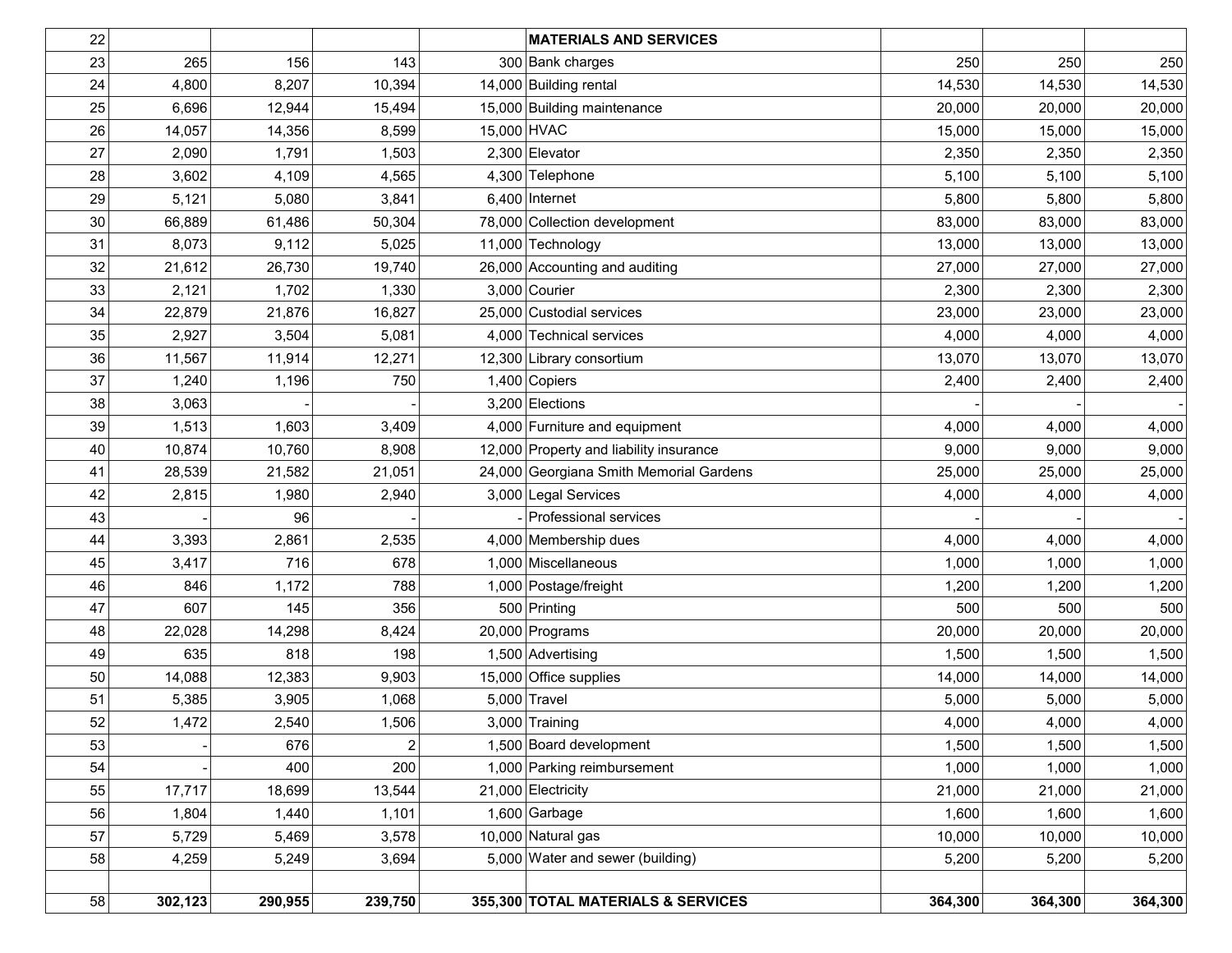| 59 | 40,000    | 28,000    |         | 25,000 TRANSFER TO CAPITAL RESERVE         | 43,000    | 43,000    | 43,000    |
|----|-----------|-----------|---------|--------------------------------------------|-----------|-----------|-----------|
|    |           |           |         |                                            |           |           |           |
| 60 |           |           |         | 100.000 CONTINGENCY                        | 100,000   | 100,000   | 100,000   |
|    |           |           |         |                                            |           |           |           |
| 61 | 877,853   | 870,333   | 657,619 | 1,095,448 Total expenditures               | 1,154,348 | 1,154,348 | 1,154,348 |
|    |           |           |         |                                            |           |           |           |
| 62 | 3,499     |           |         | 12,000 Vacation Reserve                    | 12.000    | 12,000    | 12,000    |
| 63 | 533,024   | 647,425   |         | Ending Balance (Prior Years)               |           |           |           |
| 64 |           |           |         | 419,338 UNAPPROPRIATED ENDING FUND BALANCE | 457,645   | 457,645   | 457,645   |
| 65 | 1,414,376 | 1,517,758 |         | <b>1,526,786 TOTAL REQUIREMENTS</b>        | 1,623,993 | 1,623,993 | 1,623,993 |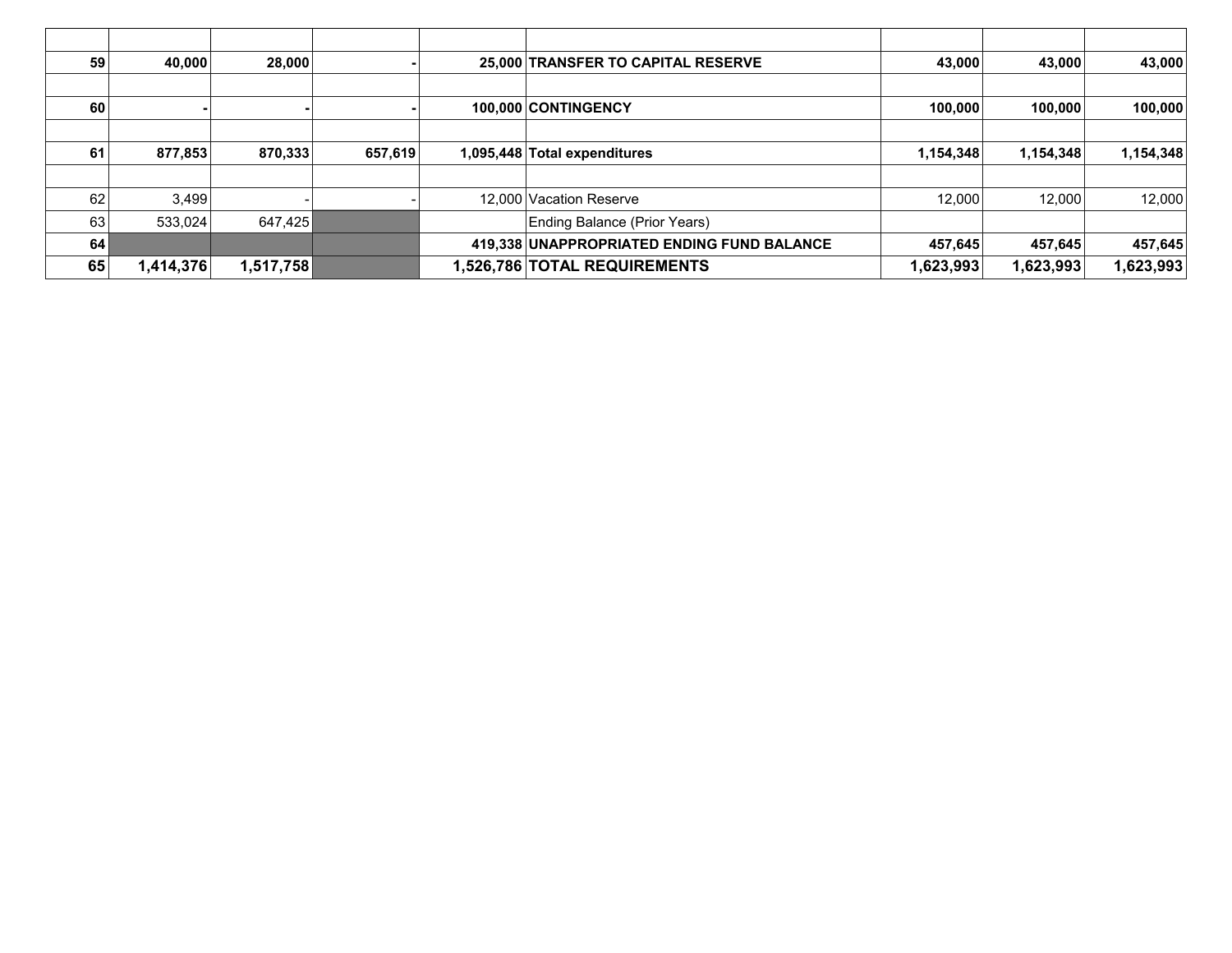## **FORM CAPITAL EQUIPMENT RESERVE FUND**

### **LB-11 Resources and Requirements**

Fund review year: 2021

This fund is authorized and established by Resolution No. 2013-14.008 on May 20, 2014, for the following specified purposes: capital outlay for land acquisition, building construction/improvements, installation and repair of major building systems, and depreciable equipment.

### **Hood River County Library District**

|    | <b>Historical Data</b> |                        |            |                |                                        | Budget for Next Year 2019-20 |                         |                |
|----|------------------------|------------------------|------------|----------------|----------------------------------------|------------------------------|-------------------------|----------------|
|    |                        | Actual                 |            | Adopted Budget | <b>REQUIREMENTS DESCRIPTION</b>        |                              |                         |                |
|    | Second Preceding       | <b>First Preceding</b> | <b>YTD</b> | This Year      |                                        | Proposed by                  | Approved by             | Adopted by     |
|    | Year 2016-17           | Year 2017-18           | 3/31/2019  | 2017-18        |                                        | <b>Budget Officer</b>        | <b>Budget Committee</b> | Governing Body |
|    |                        |                        |            |                | <b>RESOURCES</b>                       |                              |                         |                |
| 2  | 103,636                | 102,995                | 100,766    |                | 95,000 Cash on hand                    | 85,000                       | 85,000                  | 85,000         |
| 3  | 804                    | 1,868                  | ,552       |                | .000 Interest                          | 1,500                        | 1,500                   | 1,500          |
| 4  | 40.000                 | 28,000                 |            |                | 25,000 Transfer from General Fund      | 43,000                       | 43,000                  | 43,000         |
| 5  |                        |                        |            |                |                                        |                              |                         |                |
| 6  | 144,440                | 132,863                | 102,318    |                | 121,000 TOTAL RESOURCES                | 129,500                      | 129,500                 | 129,500        |
|    |                        |                        |            |                |                                        |                              |                         |                |
| 8  |                        |                        |            |                | <b>REQUIREMENTS</b>                    |                              |                         |                |
| 9  | 41,445                 | 28,197                 | 26,938     |                | 75,000 Capital outlay                  | 75,000                       | 75,000                  | 75,000         |
| 10 |                        | 3,900                  |            |                | - Material and Services                |                              |                         |                |
| 11 | 102.995                | 100,766                |            |                | Ending balance (prior years)           |                              |                         |                |
| 12 |                        |                        |            |                | 46.000 RESERVED FOR FUTURE EXPENDITURE | 54,500                       | 54,500                  | 54,500         |
| 13 | 144,440                | 132,863                |            |                | 121,000 TOTAL REQUIREMENTS             | 129,500                      | 129,500                 | 129,500        |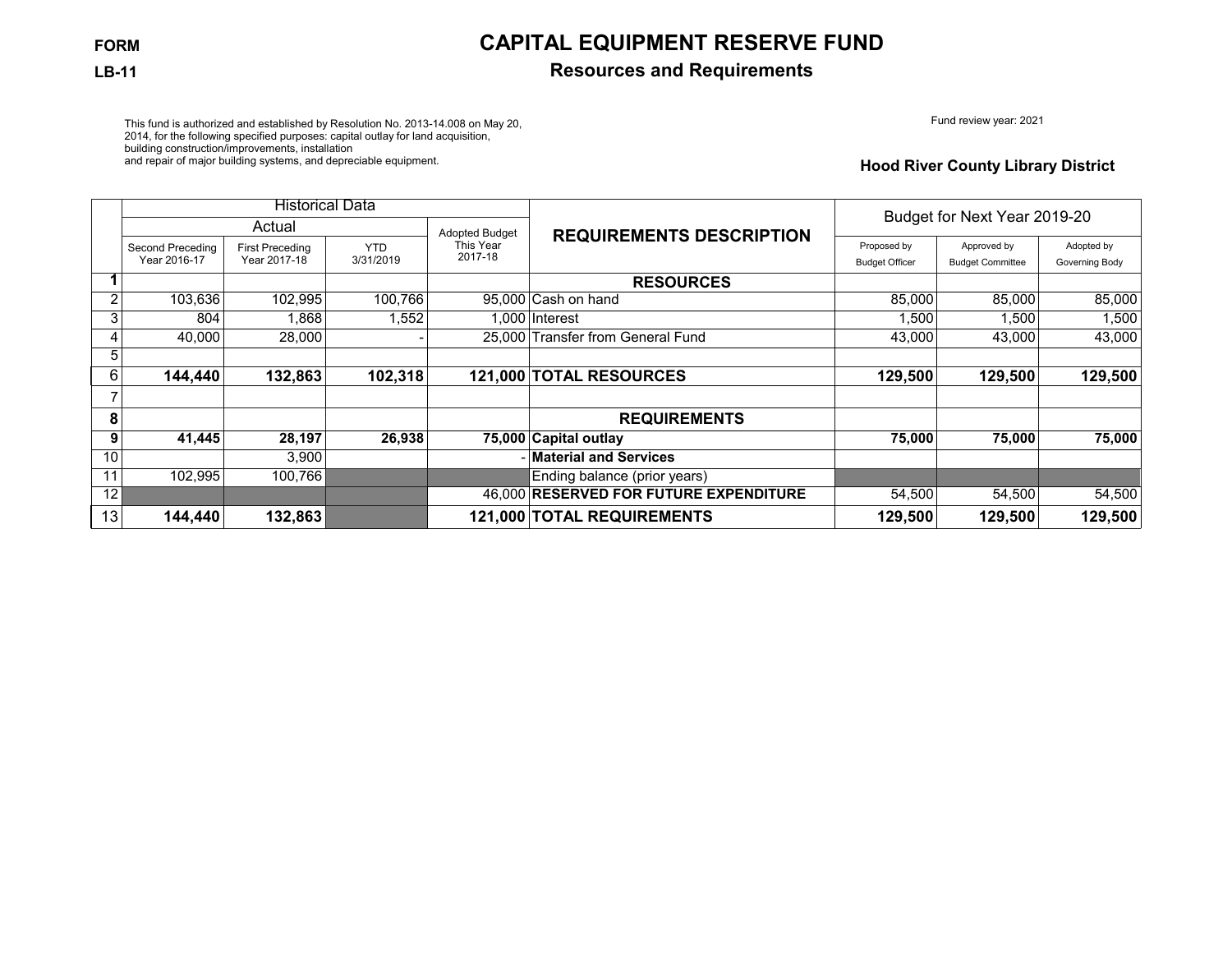# **FORM SPECIAL FUND**

## **LB-10 Resources and Requirements Hood River County Library District**

## **GRANTS FUND**

|                |                                  | <b>Historical Data</b>                 |                         |                       |                                         | Budget for Next Year 2019-20         |                                        |                              |
|----------------|----------------------------------|----------------------------------------|-------------------------|-----------------------|-----------------------------------------|--------------------------------------|----------------------------------------|------------------------------|
|                |                                  | Actual                                 |                         | <b>Adopted Budget</b> | <b>REQUIREMENTS DESCRIPTION</b>         |                                      |                                        |                              |
|                | Second Preceding<br>Year 2016-17 | <b>First Preceding</b><br>Year 2017-18 | <b>YTD</b><br>3/31/2019 | This Year<br>2018-19  |                                         | Proposed by<br><b>Budget Officer</b> | Approved by<br><b>Budget Committee</b> | Adopted by<br>Governing Body |
| 1              |                                  |                                        |                         |                       | <b>RESOURCES</b>                        |                                      |                                        |                              |
| $\overline{c}$ | 88,140                           | 51,396                                 | 93,523                  |                       | $45,000$ Cash on hand                   | 70,000                               | 70,000                                 | 70,000                       |
| 3              | 7,292                            | 11,029                                 | 9,717                   |                       | 100,000 Grants (specific purposes)      | 100,000                              | 100,000                                | 100,000                      |
| 4              | 6,850                            | 11,923                                 | 12,800                  |                       | 20,000 Friends of the Library donations | 20,000                               | 20,000                                 | 20,000                       |
| 5              | 2,017                            | 121,836                                | 1,700                   |                       | 100,000 Library Foundation donations    | 200,000                              | 200,000                                | 200,000                      |
| 6              |                                  |                                        |                         |                       | 5,000 Pat Hazelhurst Fund donations     | 20,000                               | 20,000                                 | 20,000                       |
| $\overline{7}$ |                                  |                                        |                         |                       |                                         |                                      |                                        |                              |
| 8              | 104,299                          | 196,184                                | 117,740                 |                       | 270,000 TOTAL RESOURCES                 | 410,000                              | 410,000                                | 410,000                      |
| 9              |                                  |                                        |                         |                       |                                         |                                      |                                        |                              |
| 10             |                                  |                                        |                         |                       | <b>REQUIREMENTS</b>                     |                                      |                                        |                              |
| 11             |                                  |                                        |                         |                       | <b>Personal services</b>                |                                      |                                        |                              |
| 12             |                                  |                                        |                         |                       | Salaries                                |                                      |                                        |                              |
| 13             | 69                               | 243                                    | 1,911                   |                       | 2,000 Library Assistant II              |                                      |                                        |                              |
|                |                                  |                                        | 1,018                   |                       | 5,000 Clerk I                           | 5,000                                | 5,000                                  | 5,000                        |
|                |                                  |                                        |                         |                       |                                         |                                      |                                        |                              |
| 1              |                                  |                                        |                         |                       | <b>Benefits</b>                         |                                      |                                        |                              |
| $\overline{c}$ |                                  | 18                                     |                         |                       | Retirement                              |                                      |                                        |                              |
|                |                                  |                                        | 146                     |                       | <b>FICA</b>                             |                                      |                                        |                              |
|                |                                  |                                        | $\overline{c}$          |                       | Workman's compensation                  |                                      |                                        |                              |
| 3              |                                  | 5                                      |                         |                       | Health insurance                        |                                      |                                        |                              |
|                |                                  |                                        | 34                      |                       | Unemployment insurance                  |                                      |                                        |                              |
| 4              |                                  |                                        |                         |                       |                                         |                                      |                                        |                              |
| 5              |                                  |                                        |                         |                       | 500 Other personal services             | 500                                  | 500                                    | 500                          |
| 6              |                                  |                                        |                         |                       |                                         |                                      |                                        |                              |
| $\overline{7}$ | 69                               | 266                                    | 3,111                   |                       | 7,500 Total personal services           | 5,500                                | 5,500                                  | 5,500                        |
| 8              |                                  |                                        |                         |                       |                                         |                                      |                                        |                              |
| 9              |                                  |                                        |                         |                       | <b>Materials and services</b>           |                                      |                                        |                              |
| 10             | 15,414                           | 21,222                                 | 17,803                  |                       | 30,000 Collection development           | 50,000                               | 50,000                                 | 50,000                       |
| 11             |                                  | 2,150                                  | 5,729                   |                       | 15,000 Technology                       | 20,000                               | 20,000                                 | 20,000                       |
| 12             | 9,105                            | 16,490                                 | 16,437                  |                       | 25,000 Programs                         | 40,000                               | 40,000                                 | 40,000                       |
| 13             | 5,199                            | 41,336                                 | 5,719                   |                       | 40,000 Furniture and equipment          | 50,000                               | 50,000                                 | 50,000                       |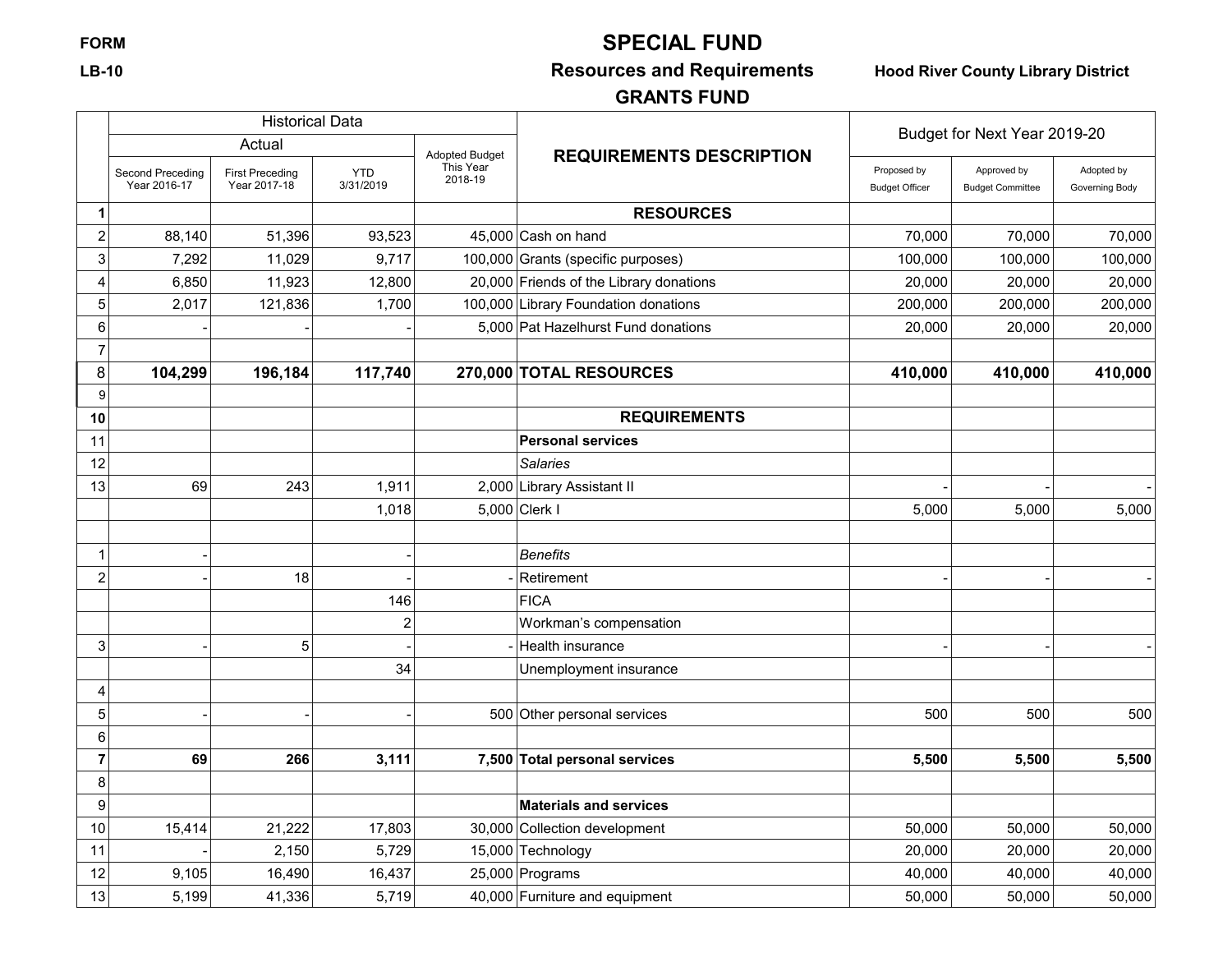| 14 | 9.896   | 13.088  | 4.054  | 40,000 Other materials and services  | 75.000  | 75.000  | 75,000  |
|----|---------|---------|--------|--------------------------------------|---------|---------|---------|
| 15 |         |         |        |                                      |         |         |         |
| 16 | 39,614  | 94,286  | 49,742 | 150,000 Total materials and services | 235,000 | 235,000 | 235,000 |
| 17 |         |         |        |                                      |         |         |         |
| 18 | 13.220  | 8,109   |        | 112,500 Capital outlay               | 169.500 | 169,500 | 169,500 |
| 19 |         |         |        |                                      |         |         |         |
| 20 | 51,396  | 93,523  |        | Ending balance (prior years)         |         |         |         |
| 21 |         |         |        | - UNAPPROPRIATED ENDING FUND BALANCE |         |         |         |
| 22 | 104,299 | 196,184 |        | 270,000 TOTAL REQUIREMENTS           | 410,000 | 410,000 | 410,000 |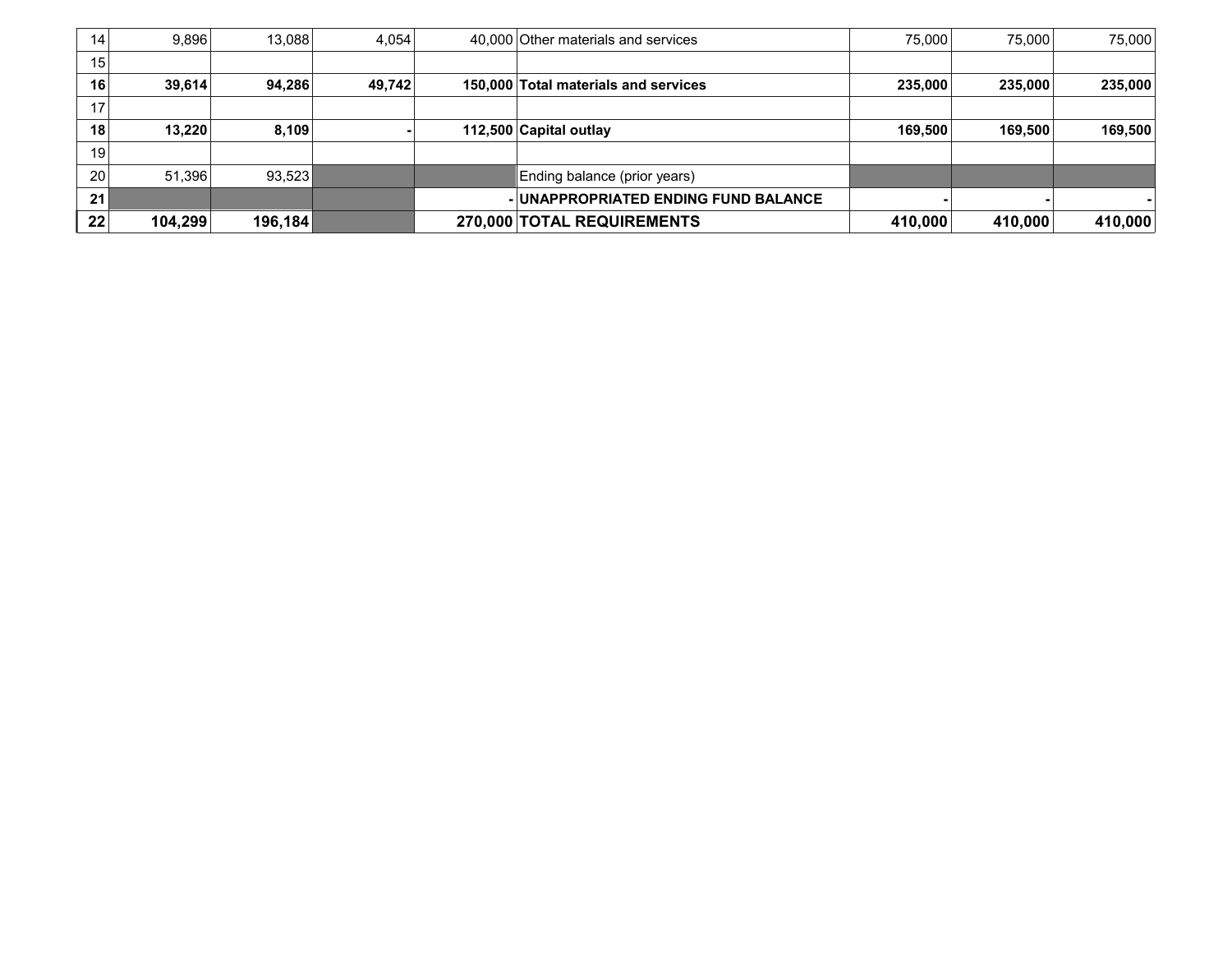# **FORM SAGE LIBRARY SYSTEM FUND**

## **LB-10 Resources and Requirements Hood River County Library District**

|                           |                                     |                                        | <b>Historical Data</b>  |                      |                                     | Budget for Next Year 2019-20         |                                        |                              |  |
|---------------------------|-------------------------------------|----------------------------------------|-------------------------|----------------------|-------------------------------------|--------------------------------------|----------------------------------------|------------------------------|--|
|                           |                                     | Actual                                 |                         | Adopted Budget       | <b>REQUIREMENTS DESCRIPTION</b>     |                                      |                                        |                              |  |
|                           | Second<br>Preceding<br>Year 2016-17 | <b>First Preceding</b><br>Year 2017-18 | <b>YTD</b><br>3/31/2019 | This Year<br>2018-19 |                                     | Proposed by<br><b>Budget Officer</b> | Approved by<br><b>Budget Committee</b> | Adopted by<br>Governing Body |  |
| $\mathbf{1}$              |                                     |                                        |                         |                      | <b>RESOURCES</b>                    |                                      |                                        |                              |  |
| $\boldsymbol{2}$          | 3,878                               |                                        |                         |                      | Cash on hand                        |                                      |                                        |                              |  |
| $\ensuremath{\mathsf{3}}$ | 46,459                              |                                        |                         |                      | - Intergovernmental revenue         |                                      |                                        |                              |  |
| 4                         |                                     |                                        |                         |                      |                                     |                                      |                                        |                              |  |
| $\overline{5}$            | 50,337                              |                                        |                         |                      | <b>TOTAL RESOURCES</b>              |                                      |                                        |                              |  |
| 6                         |                                     |                                        |                         |                      |                                     |                                      |                                        |                              |  |
| $\overline{7}$            |                                     |                                        |                         |                      | <b>REQUIREMENTS</b>                 |                                      |                                        |                              |  |
| 8                         |                                     |                                        |                         |                      | <b>Personal Services</b>            |                                      |                                        |                              |  |
| $\boldsymbol{9}$          |                                     |                                        |                         |                      | <b>Salaries</b>                     |                                      |                                        |                              |  |
| 10                        | 35,660                              |                                        |                         |                      | Librarian I                         |                                      |                                        |                              |  |
| 11                        |                                     |                                        |                         |                      |                                     |                                      |                                        |                              |  |
| 12                        |                                     |                                        |                         |                      | <b>Benefits</b>                     |                                      |                                        |                              |  |
| 13                        | 2,884                               |                                        |                         |                      | Retirement                          |                                      |                                        |                              |  |
| 14                        | 2,706                               |                                        |                         |                      | FICA                                |                                      |                                        |                              |  |
| 15                        | 27                                  |                                        |                         |                      | Workers' compensation insurance     |                                      |                                        |                              |  |
| 16                        | 3,331                               |                                        |                         |                      | Health insurance                    |                                      |                                        |                              |  |
| 17                        | 403                                 |                                        |                         |                      | Unemployment insurance              |                                      |                                        |                              |  |
| 18                        |                                     |                                        |                         |                      |                                     |                                      |                                        |                              |  |
| 19                        | 45,011                              |                                        |                         |                      | <b>Total personal services</b>      |                                      |                                        |                              |  |
| 20                        |                                     |                                        |                         |                      |                                     |                                      |                                        |                              |  |
| 21                        |                                     |                                        |                         |                      | <b>Materials and services</b>       |                                      |                                        |                              |  |
| 22                        |                                     |                                        |                         |                      | Membership dues                     |                                      |                                        |                              |  |
| 23                        |                                     |                                        |                         |                      | Travel                              |                                      |                                        |                              |  |
| 24                        | 128                                 |                                        |                         |                      | Training                            |                                      |                                        |                              |  |
| 25                        |                                     |                                        |                         |                      | Other materials and services        |                                      |                                        |                              |  |
| 26                        |                                     |                                        |                         |                      |                                     |                                      |                                        |                              |  |
| 27                        | 128                                 |                                        |                         |                      | <b>Total materials and services</b> |                                      |                                        |                              |  |
| 28                        |                                     |                                        |                         |                      |                                     |                                      |                                        |                              |  |
| 29                        |                                     |                                        |                         |                      | <b>Contingency</b>                  |                                      |                                        |                              |  |
| 30                        |                                     |                                        |                         |                      |                                     |                                      |                                        |                              |  |
| 31                        |                                     |                                        |                         |                      | Ending balance (prior years)        |                                      |                                        |                              |  |